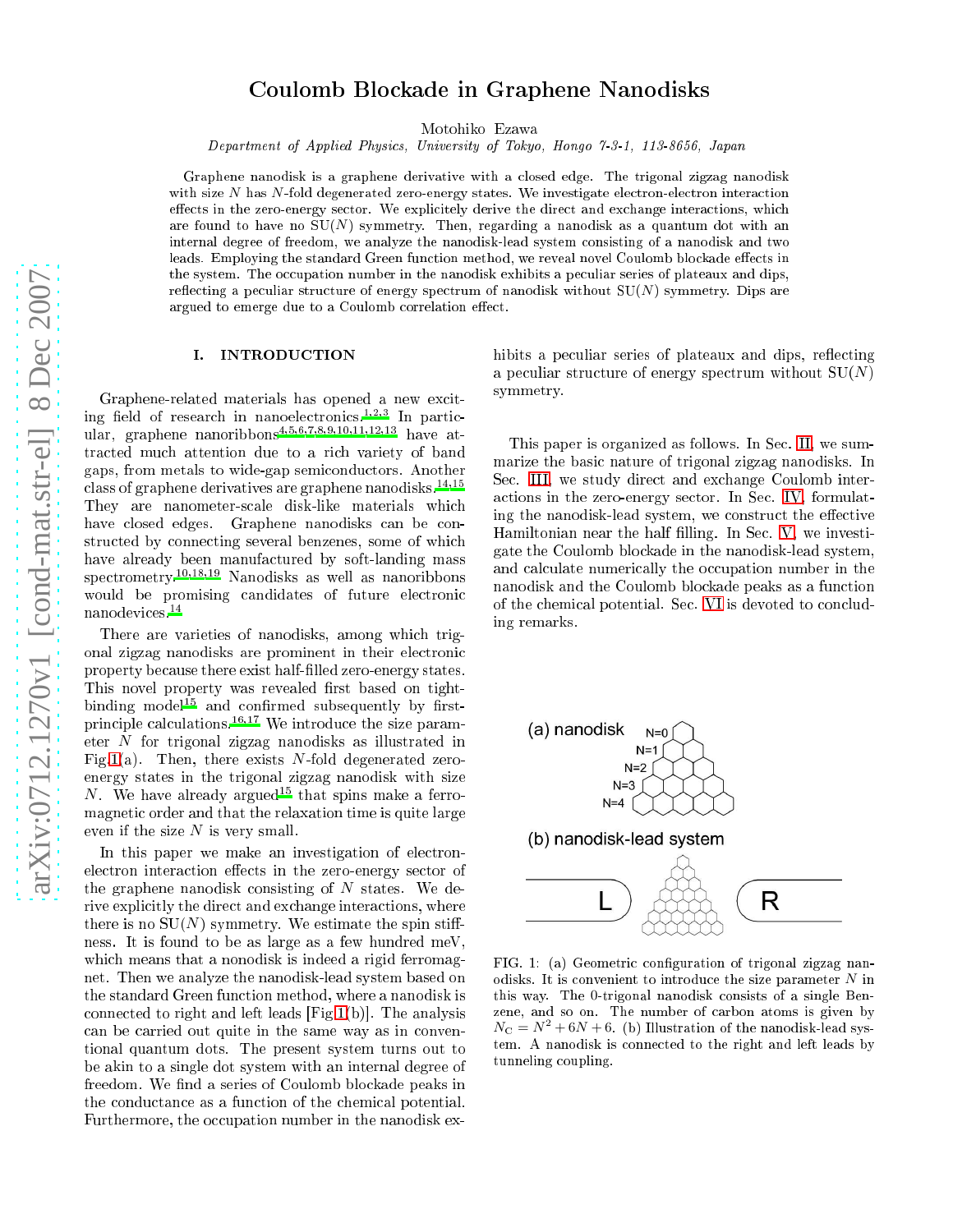### <span id="page-1-0"></span>II. GRAPHENE NANODISKS

Graphene nanodisks are graphene derivatives whi
h have closed edges. The Hamiltonian is defined by

<span id="page-1-2"></span>
$$
H = \sum_{i} \varepsilon_i c_i^{\dagger} c_i + \sum_{\langle i,j \rangle} t_{ij} c_i^{\dagger} c_j, \qquad (2.1)
$$

where  $\varepsilon_i$  is the site energy,  $t_{ij}$  is the transfer energy, and  $c_i^{\dagger}$  is the creation operator of the  $\pi$  electron at the site i. The summation is taken over all nearest neighboring sites  $\langle i, j \rangle$ . Owing to their homogeneous geometrical configuration, we may take constant values for these energies,  $\varepsilon_i = \varepsilon_F$  and  $t_{ij} = t$ . We choose  $t = 3$ eV as a phenomenological parameter<sup>--</sup>.

In a previous work<sup>--</sup>, we have investigated the electronic and magnetic properties of graphene nanodisks with various sizes and shapes in quest of zero-energy states or equivalently metallic states. The emergence of zero-energy states is surprisingly rare. Among typi
al nanodisks, only trigonal zigzag nanodisks have degenerate zero-energy states and show metalli ferromagnetism, where the degeneracy can be controlled arbitrarily by designing the size.

It is onvenient to introdu
e the size parameter N for trigonal zigzag nanodisks as in Fig[.1\(](#page-0-0)a). The size- $N$  nanodisk has  $N$ -fold degenerated zero-energy states $^{15},\,$  where the gap energy is as large as a few eV. Hen
e it is a good approximation to investigate the electron-electron interaction physics only in the zero-energy sector, by projecting the system to the subspa
e made of those zero-energy states.



<span id="page-1-3"></span>FIG. 2: The 3 degenerate zero-energy states of the trigonal nanodisk with size  $N = 3$ . The solid (open) circle denotes that the amplitude  $\omega^\alpha_i$  is positive (negative). The amplitude is proportional to the radius of circle. It is seen that no electrons are present in B sites.

Let  $|f_{\alpha}\rangle$  be the zero-energy state,  $\alpha = 1, 2, \cdots, N$ . The wave function of the state  $|f_{\alpha}\rangle$  is expanded as

$$
f_{\alpha}(\boldsymbol{x}) = \sum_{i} \omega_i^{\alpha} \varphi_i(\boldsymbol{x}), \qquad (2.2)
$$

where  $\varphi_i(x)$  is the Wannier function localized at the site i, and  $\omega_i^{\alpha}$  is the probability density to find an electron there. The constraint condition is  $\sum_{i}^{\infty} (\omega_i^{\alpha})^2 = 1$ .

Diagonalizing the Hamiltonian  $(2.1)$ , we are able to calculate explicitly the amplitude  $\omega_i^{\alpha}$  for zero-energy states in the trigonal zigzag nanodisk. All of them are found to be real. As an example we show them with size  $N = 3$  in Fig[.2,](#page-1-3) where the solid (open) circles denote the amplitude  $\omega_i^{\alpha}$  is positive (negative). The amplitude is proportional to the radius of circle. It is seen that no electrons are present on B sites, where the graphene honey
omb latti
e is made of A and B sites.

# <span id="page-1-1"></span>III. ELECTRON-ELECTRON INTERACTIONS

We take two states  $|f_{\alpha}\rangle$  and  $|f_{\beta}\rangle$ ,  $\alpha \neq \beta$ , each of which can accommodate two electrons with up and down spins at most. The two-state system is de
omposed into the spin singlet  $\chi_{\rm S}$  and the spin triplet  $\chi_{\rm T}$  with the normalized wave fun
tions,

$$
f_{\rm SS}(\mathbf{x}, \mathbf{x}') = \frac{1}{\sqrt{2}} \left( f_{\alpha}(\mathbf{x}) f_{\beta}(\mathbf{x}') + f_{\alpha}(\mathbf{x}') f_{\beta}(\mathbf{x}) \right) \chi_{\rm S},
$$
\n(3.1a)

$$
f_{\rm ST}(\mathbf{x}, \mathbf{x}') = \frac{1}{\sqrt{2}} \left( f_{\alpha}(\mathbf{x}) f_{\beta}(\mathbf{x}') - f_{\alpha}(\mathbf{x}') f_{\beta}(\mathbf{x}) \right) \chi_{\rm T}.
$$
\n(3.1b)

The Coulomb energies are

$$
\langle f_{\rm SS} | H_{\rm C} | f_{\rm SS} \rangle = U_{\alpha\beta} + J_{\alpha\beta}, \tag{3.2a}
$$

$$
\langle f_{\rm ST} | H_{\rm C} | f_{\rm ST} \rangle = U_{\alpha\beta} - J_{\alpha\beta}, \tag{3.2b}
$$

$$
U_{\alpha\beta} = \int d^3x d^3y f_{\alpha}^*(\mathbf{x}) f_{\alpha}(\mathbf{x}) V(\mathbf{x} - \mathbf{y}) f_{\beta}^*(\mathbf{y}) f_{\beta}(\mathbf{y}),
$$
\n(3.3a)

$$
J_{\alpha\beta} = \int d^3x d^3y f_{\alpha}^*(\mathbf{x}) f_{\beta}(\mathbf{x}) V(\mathbf{x} - \mathbf{y}) f_{\beta}^*(\mathbf{y}) f_{\alpha}(\mathbf{y}),
$$
\n(3.3b)

where  $V(\mathbf{x} - \mathbf{x}')$  is the Coulomb potential;  $f^*_{\alpha}(\mathbf{x})f_{\alpha}(\mathbf{x})$ is the electron number density in the state  $|f_{\alpha}\rangle$ , and  $f_\alpha^*(\mathbf{x})f_\beta(\mathbf{x})$  is the overlap of the wave functions associated with the two states  $|f_{\alpha}\rangle$  and  $|f_{\beta}\rangle$ . They are interpreted as the dire
t and ex
hange energies.

Applying the above argument to the many-state system, the effective Hamiltonian is derived as

<span id="page-1-4"></span>
$$
H_{\mathcal{D}}^{\text{eff}} = \sum_{\alpha \ge \beta} U_{\alpha\beta} n(\alpha) n(\beta)
$$

$$
- \frac{1}{2} \sum_{\alpha > \beta} J_{\alpha\beta} [4\mathbf{S}(\alpha) \cdot \mathbf{S}(\beta) + n(\alpha) n(\beta)], \quad (3.4)
$$

where  $n(\alpha)$  is the number operator and  $\mathbf{S}(\alpha)$  is the spin operator,

$$
n(\alpha) = d^{\dagger}_{\sigma}(\alpha)d_{\sigma}(\alpha), \qquad \mathbf{S}(\alpha) = \frac{1}{2}d^{\dagger}_{\sigma}(\alpha)\tau_{\sigma\sigma'}d_{\sigma'}(\alpha), \tag{3.5}
$$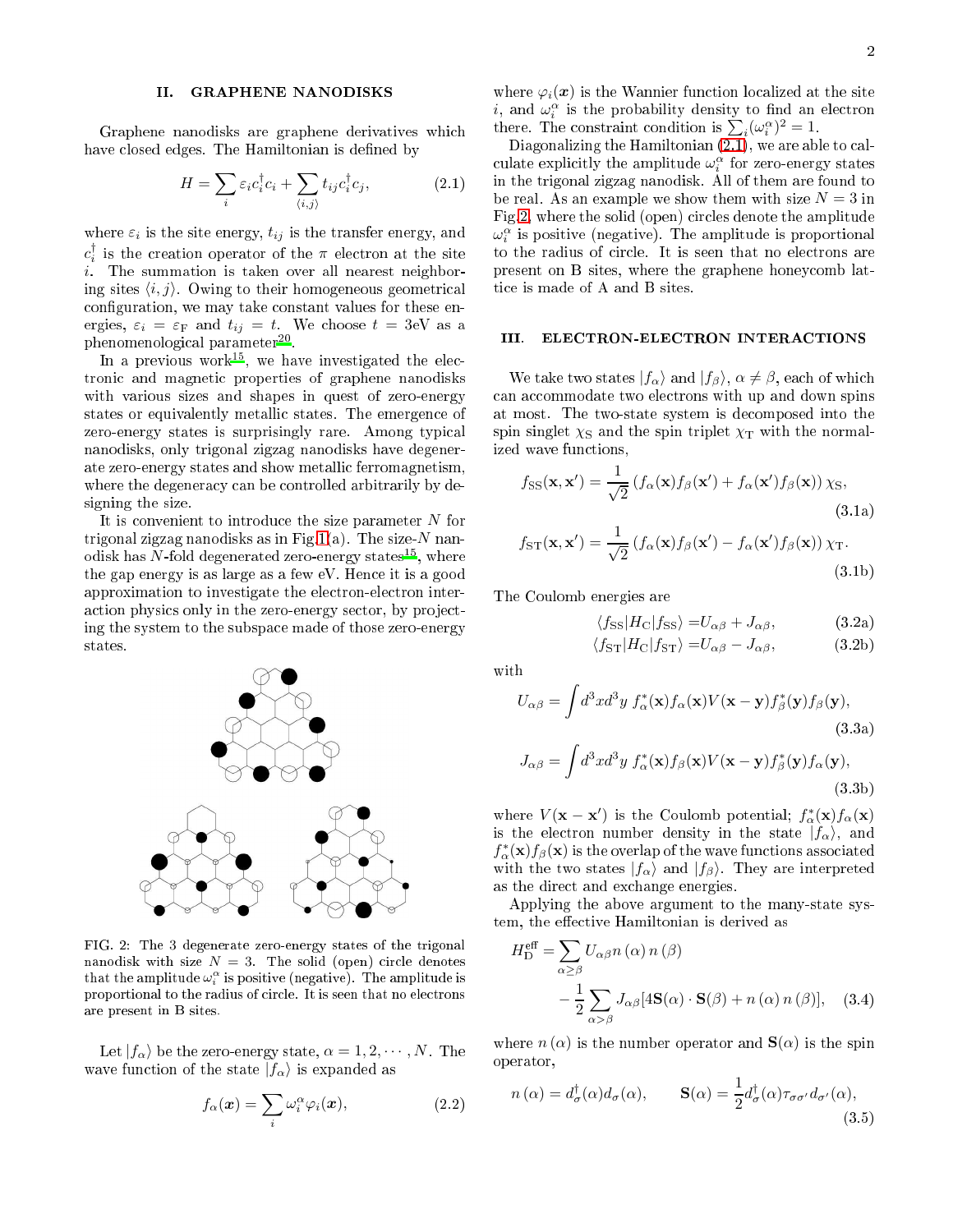with  $d_{\sigma}(\alpha)$  the annihilation operator of electron with spin  $\sigma = \uparrow, \downarrow$  in the state  $|f_{\alpha}\rangle$ :  $\tau$  is the Pauli matrix. Note that we have in
luded the on-state Coulomb term  $U_{\alpha\alpha}n(\alpha)n(\alpha)$  in the effective Hamiltonian [\(3.4\)](#page-1-4).

We expand  $U_{\alpha\beta}$  and  $J_{\alpha\beta}$  in terms of the Wannier functions,

$$
U_{\alpha\beta} = \sum_{s} \omega_i^{\alpha} \omega_j^{\alpha} \omega_k^{\beta} \omega_l^{\beta} \int d^3x d^3y
$$
  
 
$$
\times \varphi_i^*(\mathbf{x}) \varphi_j(\mathbf{x}) V(\mathbf{x} - \mathbf{y}) \varphi_k^*(\mathbf{y}) \varphi_l(\mathbf{y}), \qquad (3.6a)
$$

$$
J_{\alpha\beta} = \sum_{s} \omega_i^{\alpha} \omega_j^{\alpha} \omega_k^{\beta} \omega_l^{\beta} \int d^3x d^3y
$$
  
 
$$
\times \varphi_i^*(\mathbf{x}) \varphi_j(\mathbf{y}) V(\mathbf{x} - \mathbf{y}) \varphi_k^*(\mathbf{y}) \varphi_l(\mathbf{x}). \qquad (3.6b)
$$

The dominant ontributions ome from the on-site Coulomb terms with  $i = j = k = l$  both for the direct and ex
hange energies. We thus obtain

$$
U_{\alpha\beta} \simeq J_{\alpha\beta} \simeq U \sum_{i} (\omega_i^{\alpha} \omega_i^{\beta})^2, \tag{3.7}
$$

with

$$
U \equiv \int d^3x d^3y \; \varphi_i^*(\mathbf{x}) \varphi_i(\mathbf{x}) V(\mathbf{x} - \mathbf{y}) \varphi_i^*(\mathbf{y}) \varphi_i(\mathbf{y}). \quad (3.8)
$$

The nearest neighbor Coulomb intera
tion vanishes sin
e there are no electrons in the nearest neighboring sites: See Fig[.2.](#page-1-3)

We have numerically calculated  $U_{\alpha\beta}$  for nanodisks with several size N. For the case of  $N=2$ ,

$$
U_{11} = U_{22} = 0.145U, \quad U_{12} = 0.0482U,
$$

which gives  $U_{11}/U_{12} = 3$ . For the case of  $N = 3$ ,

$$
U_{11} = U_{22} = 0.0944U
$$
,  $U_{12} = 0.0315U$ ,  
\n $U_{33} = 0.0833U$ ,  $U_{13} = U_{23} = 0.0655U$ ,

which gives  $U_{11}/U_{12} = 3, U_{13}/U_{12} \simeq 2$ . For the case of  $N=4$ ,

$$
U_{11} = 0.0556U
$$
,  $U_{12} = 0.0228U$ ,  $U_{13} = U_{14} = 0.0435U$ ,  
\n $U_{22} = 0.0768U$ ,  $U_{23} = U_{24} = 0.0478U$ ,  
\n $U_{33} = U_{44} = 0.0934U$ ,  $U_{34} = 0.0311U$ ,

which gives  $U_{33}/U_{34} = 3, U_{13}/U_{12} \simeq 2$ .

We make some remarkable observations. First, the ex hange energy is as large as the dire
t energy, whi
h is the order of a few hundred meV. Thus the spin stiffness  $J_{\alpha\beta}$  is quite large, implying that nanodisks are rigid ferromagnets. Furthermore, as we have seen numerically, all  $J_{\alpha\beta}$ are the same order of magnitude for any pair of  $\alpha$  and  $\beta$ , implying that the  $SU(N)$  symmetry is broken but not so strongly in the Hamiltonian  $(3.4)$ . Hence, the zero-energy sector is described by the  $SU(N)$  Heisenberg model as a rough approximation. These facts confirm our previous result<sup>15</sup> that the relaxation time of the ferromagnetic-like spin polarization is quite large even if the size of trigonal zigzag nanodisks is very small.

#### <span id="page-2-0"></span>IV. NANODISK-LEAD SYSTEM

We investigate the Coulomb blo
kade of nanodisks in a similar way to the case of conventional quantum dots. We onsider the system omprised of nanodisks with right and left connected leads  $|Fig.1(b)|$  $|Fig.1(b)|$  $|Fig.1(b)|$ . The Hamiltonian of the system is written as

<span id="page-2-1"></span>
$$
H = HD + HL + HT, \t\t(4.1)
$$

where  $H_D$  is given by  $(3.4)$ , and

$$
H_{\rm L} = \sum_{k\sigma} \varepsilon(k) \left( c_{k\sigma}^{\rm R\dagger} c_{k\sigma}^{\rm R} + c_{k\sigma}^{\rm L\dagger} c_{k\sigma}^{\rm L} \right),
$$
(4.2a)  

$$
H_{\rm T} = t_{\rm L} \sum_{k\sigma} \sum_{\alpha} \left( c_{k\sigma}^{\rm L\dagger} d_{\sigma}(\alpha) + d_{\sigma}^{\dagger}(\alpha) c_{k\sigma}^{\rm L} \right)
$$

$$
+ t_{\rm R} \sum_{k\sigma} \sum_{\alpha} \left( c_{k\sigma}^{\rm R\dagger} d_{\sigma}(\alpha) + d_{\sigma}^{\dagger}(\alpha) c_{k\sigma}^{\rm R} \right). \quad (4.2b)
$$

The Hamiltonian  $H<sub>L</sub>$  describes a noninteracting electron gas in the leads with  $\varepsilon(k) = \hbar^2 \mathbf{k}^2/2m$ , while  $H_T$  the tunneling interaction between the leads and the nanodisk with  $t_{L(R)}$  the tunneling coupling constant: We have assumed that the spin does not flip in the tunneling process.

It is onvenient to make the transformation

$$
\begin{pmatrix} c_{k\sigma}^{\mathrm{e}} \\ c_{k\sigma}^{\mathrm{o}} \end{pmatrix} = \frac{1}{\tilde{t}} \begin{pmatrix} t_{\mathrm{L}}^{*} & t_{\mathrm{R}}^{*} \\ -t_{\mathrm{R}} & t_{\mathrm{L}} \end{pmatrix} \begin{pmatrix} c_{k\sigma}^{\mathrm{L}} \\ c_{k\sigma}^{\mathrm{R}} \end{pmatrix} \tag{4.3}
$$

with

$$
\tilde{t} = \sqrt{|t_L|^2 + |t_R|^2},\tag{4.4}
$$

so that the right and left leads are ombined into the "even" and "odd" leads. The lead Hamiltonian  $H_L$  is invariant under above transformation,

$$
H_{\rm L} = \sum_{k\sigma} \varepsilon(k) \left( c_{k\sigma}^{\rm e\dagger} c_{k\sigma}^{\rm e} + c_{k\sigma}^{\rm o\dagger} c_{k\sigma}^{\rm o} \right),\tag{4.5}
$$

but the transfer Hamiltonian is considerably simplified,

$$
H_{\rm T} = \tilde{t} \sum_{k\sigma} \sum_{\alpha} \left( c_{k\sigma}^{\rm e\dagger} d_{\sigma}(\alpha) + d_{\sigma}^{\dagger}(\alpha) c_{k\sigma}^{\rm e} \right). \tag{4.6}
$$

It looks as if the tunneling occurs only between the "even" lead and the nanodisk.

In the case of  $N = 1$ , the system is reduced to the simple Anderson model of quantum dot

$$
H_{\rm D} = \sum U_{11} n_{\uparrow} n_{\downarrow},\tag{4.7}
$$

and hence the physics is well known<sup>--</sup>. However, for a general ase, it is hard to study the ele
troni properties of the system because the interaction strengths  $U_{\alpha\beta}$  take ompli
ated values.

Another simple example is given by the system at the half-filling with  $N \gtrsim 2$ . As we have argued, the ground state is ferromagnet and the relaxation time is very large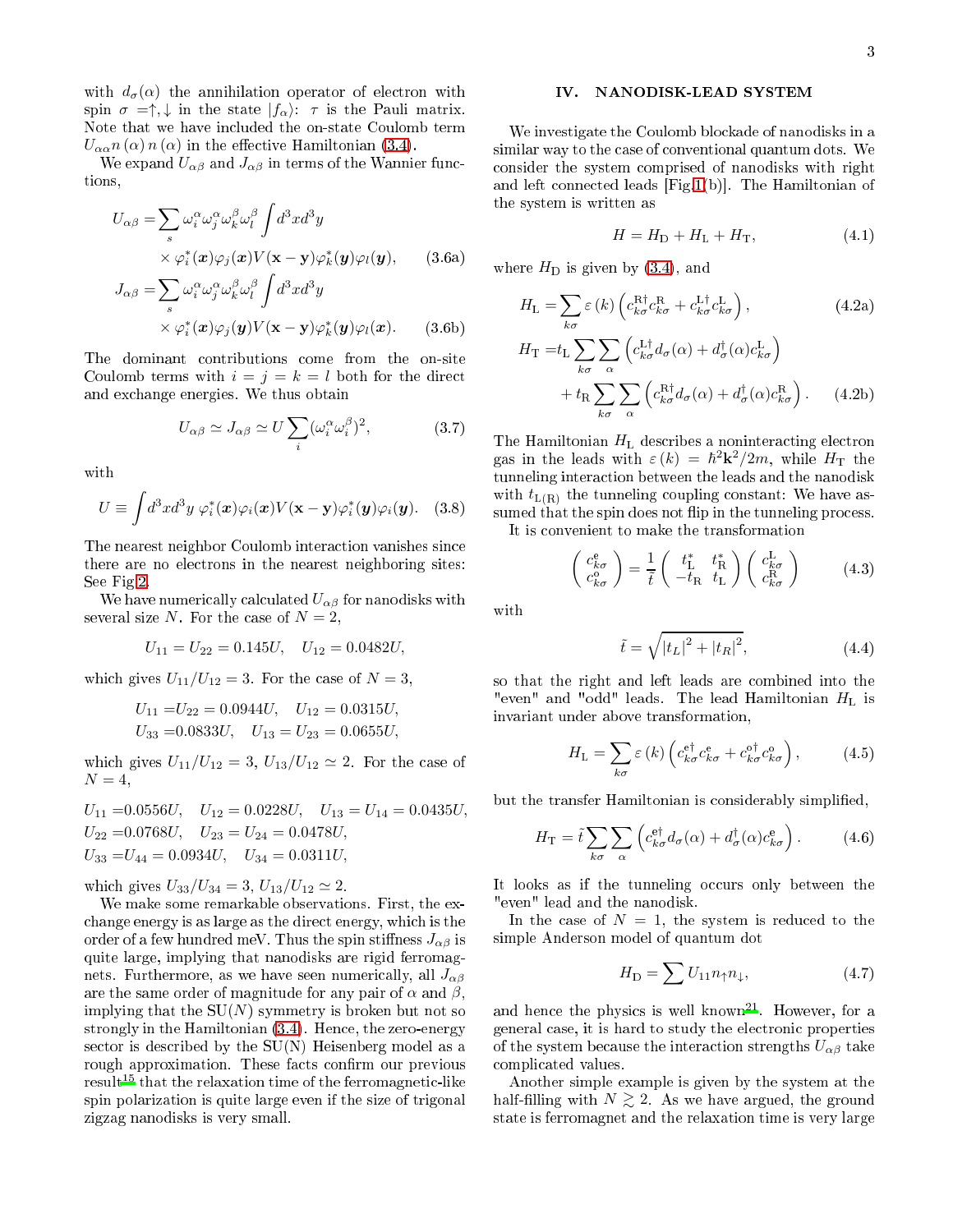even though  $N$  is small. Based on this fact we simplify the Hamiltonian [\(3.4\)](#page-1-4) by assuming that the nanodisk is a rigid ferromagnet with the spin dire
tion ↓. Then, only ele
trons with spin ↑ are dynami
al within the nanodisk. We explore the electric properties of such a system.

The nanodisk Hamiltonian is des
ribed only by the electrons with the spin  $\uparrow$ ,

<span id="page-3-1"></span>
$$
H'_{\mathcal{D}} = \sum_{\alpha} \varepsilon_{\alpha} n_{\alpha\uparrow} + \sum_{\alpha > \beta} U_{\alpha\beta} n_{\alpha\uparrow} n_{\beta\uparrow}, \tag{4.8}
$$

where

$$
\varepsilon_{\alpha} = \sum_{\beta} U_{\alpha\beta}.
$$
 (4.9)

Here,  $U_{\alpha\beta}$  stands for the Coulomb energy between the added up-spin electron in the state  $\alpha$  and the background down-spin electron in the state  $\beta$ . Thus,  $\varepsilon_{\alpha}$  is the potential energy in
reased when one ele
tron is added to the state  $\alpha$ .



<span id="page-3-2"></span>FIG. 3: (Color online) (a) Illustration of the standard doubledot system. There is intra-hopping between dots. (b) Illustration of the nanodisk-lead system, where all down-spin electrons are filled up in the nanodisk. An up-spin electron tunnels from the left lead to one of the states  $|f_{\alpha}\rangle$  and then to the right lead.

We first consider the case where one electron is tunnelled from the lead into the nanodisk. Then it is enough to consider only the first term in the Hamiltonian  $(4.8)$ . We have numerically calculated  $\varepsilon_{\alpha}$  for some nanodisks. For  $N=2$ ,

$$
\varepsilon_1 = \varepsilon_2 = 0.193U.\tag{4.10}
$$

For  $N=3$ ,

$$
\varepsilon_1 = \varepsilon_2 = 0.191U, \quad \varepsilon_3 = 0.214U. \tag{4.11}
$$

For  $N = 4$ ,

$$
\varepsilon_1 = 0.165U, \quad \varepsilon_2 = 0.195U, \quad \varepsilon_3 = \varepsilon_4 = 0.216U.
$$
 (4.12)

This Hamiltonian looks similar to that of the N-dot system. However, there exists a crucial difference. On one hand, in the ordinary  $N$ -dot system, an electron hops from one dot to another dot  $[Fig.3(a)].$  $[Fig.3(a)].$  $[Fig.3(a)].$  On the other

hand, in our nanodisk system, the index  $\alpha$  of the Hamiltonian runs over the N-fold degenerated states and not over the sites. According to the Hamiltonian  $(4.2b)$ , and ele
tron does not hop from one state to another state  $[Fig.3(b)]$  $[Fig.3(b)]$  $[Fig.3(b)]$ . Hence, it is more appropriate to regard our nanodisk as a one-dot system with an internal degree of freedom. This fact simplifies the analysis considerably.

# <span id="page-3-0"></span>V. COULOMB BLOCKADE IN NANODISK

We investigate the Coulomb blo
kade in the nanodisklead system. It has been argued that the conductance is given by the formula<sup>--</sup>,

<span id="page-3-3"></span>
$$
G = \frac{2e^2}{\hbar} \sum_{\alpha} \int d\varepsilon \frac{\Gamma^{\rm L} \Gamma^{\rm R}}{\Gamma^{\rm L} + \Gamma^{\rm R}} A(\alpha, \varepsilon) \left( -\frac{\partial n_F(\varepsilon)}{\partial \varepsilon} \right), (5.1)
$$

where  $A(\alpha, \varepsilon)$  is the spectral function of the nanodisk system,  $n_F(\varepsilon)$  is the Fermi distribution function. The coupling strength  $\Gamma^i$  is given by

$$
\pi \rho \left( \varepsilon \right) |t_i|^2 = \begin{cases} \Gamma^i & \text{for } \left| \varepsilon \right| < D \\ 0 & \text{for } \left| \varepsilon \right| > D \end{cases} \tag{5.2}
$$

where  $\rho(\varepsilon)$  is the density of state in the lead at energy  $\varepsilon$ , which is almost a constant within the band limit,  $|\varepsilon| < D$ .

The spe
tral fun
tion is given by the retarded Green function as

$$
A(\alpha, \varepsilon) = -\frac{1}{\pi} \text{Im} G^{\text{R}}(\alpha, \varepsilon), \qquad (5.3)
$$

with

<span id="page-3-5"></span>
$$
G^{\rm R}(\alpha, t-t') = -i\theta(t-t') \left\langle \left\{ d_{\alpha}(t), d_{\alpha}^{\dagger}(t') \right\} \right\rangle. \quad (5.4)
$$

It exhibits the energy spe
trum of the states indexed by the quantum number  $\alpha$ . At the zero-temperature, the formula [\(5.1\)](#page-3-3) is redu
ed to

$$
G = \frac{2e^2}{\hbar} \frac{\Gamma^{\rm L} \Gamma^{\rm R}}{\Gamma^{\rm L} + \Gamma^{\rm R}} \sum_{\alpha} A\left(\alpha, \mu\right) \tag{5.5}
$$

with  $\mu$  the chemical potential, where the conductance is simply proportional to the sum of the spectral density. This formula an be interpreted as follows. If there is a state at the Fermi energy, an electron can tunnel from the lead to the nanodisk via the state by ballistic transport. If not, an electron needs to go via high energy states with finite gap.

It is a straightforward task to derive the spectral function by employing the standard technique<sup>--</sup>, as we des
ribe in the appendix. Here let us summarize the result. The spectral function is simply given by the sum of Lorentzians,

<span id="page-3-4"></span>
$$
A(\alpha, \varepsilon) = \frac{1}{\pi} \sum_{\beta \neq \alpha} \left[ \frac{\left(1 - \langle n_{\beta} \rangle\right) \Gamma}{\left(\varepsilon - \varepsilon_{\alpha}\right)^{2} + \Gamma^{2}} + \frac{\langle n_{\beta} \rangle \Gamma}{\left(\varepsilon - \varepsilon_{\alpha} - U_{\alpha\beta}\right)^{2} + \Gamma^{2}} \right].
$$
 (5.6)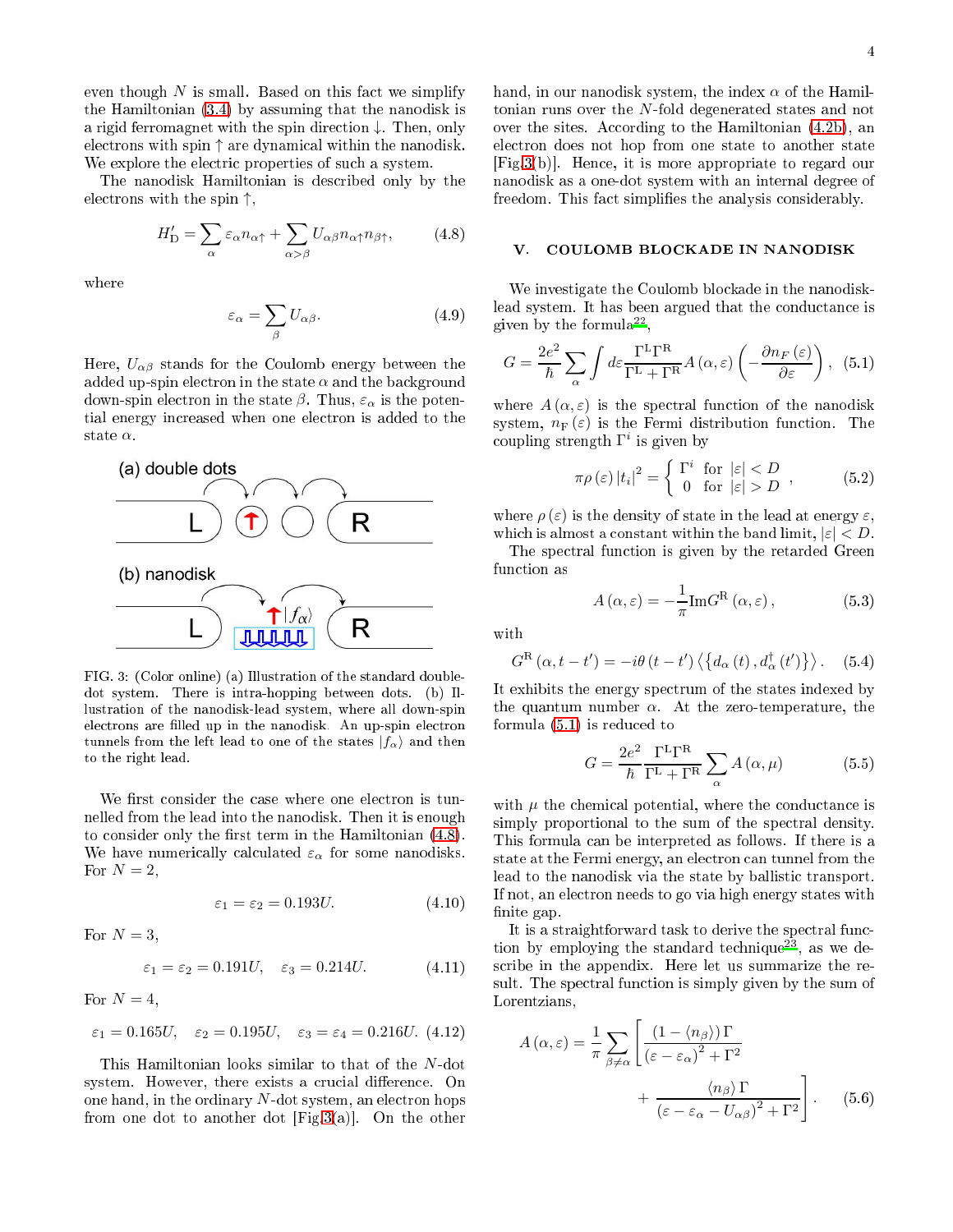It has peaks at the energies  $\varepsilon_{\alpha}$  and  $\varepsilon_{\alpha} + U_{\alpha\beta}$  with broadening Γ. The height of the peak at energies  $\varepsilon_{\alpha}$  is proportional to  $1-\langle n_\beta \rangle$ , and at energies  $\varepsilon_\alpha+U_{\alpha\beta}$  is proportional to  $\langle n_\beta \rangle$ . The occupation number  $\langle n_\beta \rangle$  should be determined selfonsistently by solving

$$
(N-1)\langle n_{\alpha}\rangle = \int d\varepsilon \; n_F\left(\varepsilon\right) A\left(\alpha, \varepsilon\right). \tag{5.7}
$$

We insert the spectral function  $(5.6)$  into the above equation, and obtain the linear equation for  $\langle n_{\alpha} \rangle$ ,

$$
(N-1)\langle n_{\alpha}\rangle
$$
  
= $(N-1)\left(\frac{1}{2}-\frac{1}{\pi}\tan^{-1}\frac{\varepsilon_{\alpha}}{\Gamma}\right)$   
+ $\sum_{\beta\neq\alpha}\frac{\langle n_{\beta}\rangle}{\pi}\left(\tan^{-1}\frac{\varepsilon_{\alpha}}{\Gamma}-\tan^{-1}\frac{\varepsilon_{\alpha}+U_{\alpha\beta}}{\Gamma}\right).$  (5.8)

Our task is to solve this equation to determine  $\langle n_{\alpha} \rangle$ .

In order to get an overview of the result, we first consider the atomic limit, which is the zero tunnelingcoupling limit  $(\tilde{t} \to 0)$ , implying that  $\Gamma \to 0$ . The equations become very simple and we can obtain analytical results. This is indeed <sup>a</sup> good approximation be
ause Γ is very small. In this limit the spectral function  $(5.6)$ be
omes

$$
A(\alpha, \varepsilon) = \sum_{\beta \neq \alpha} [(1 - \langle n_{\beta} \rangle) \, \delta(\varepsilon - \varepsilon_{\alpha}) + \langle n_{\beta} \rangle \, \delta(\varepsilon - \varepsilon_{\alpha} - U_{\alpha \beta})], \tag{5.9}
$$

and the selfonsistent equation [\(5.8\)](#page-4-0) be
omes

$$
(N-1)\langle n_{\alpha}\rangle = \sum_{\beta \neq \alpha} [(1 - \langle n_{\beta} \rangle) \theta (\mu - \varepsilon_{\alpha}) + \langle n_{\beta} \rangle \theta (\mu - \varepsilon_{\alpha} - U_{\alpha \beta})], \quad (5.10)
$$

where  $\theta(x)$  is the step function:  $\theta(x) = 0$  for  $x < 0$  and  $\theta(x) = 1$  for  $x \ge 0$ . It is easy to see that  $\langle n_{\alpha} \rangle = 0$ if  $\mu < \varepsilon_a$ , and that  $\langle n_{\alpha} \rangle = 1$  if  $\mu > \varepsilon_{\alpha} + \max_{\beta} [U_{\alpha \beta}]$ . Though the occupation numbers  $\langle n_{\alpha} \rangle$  are nontrivial in the other region, it is straightforward to determine them.

We have shown  $A(\alpha, \varepsilon)$  and  $\langle n_{\alpha} \rangle$  as a function of the chemical potential  $\mu$  in Fig[.4.](#page-4-1) For the case of  $N = 3$ , the first plateau emerges at  $\varepsilon_1 = \varepsilon_2 < \mu < \varepsilon_3$  with  $n_1 = n_2 = 2/3$ , and the second plateau emerges at  $\varepsilon_3$  <  $\mu < \varepsilon_1 + U_{12}$  with  $n_1 = n_2 = n_3 = 1/2$ . For the case of  $N = 4$ , the first plateau emerges at  $\varepsilon_2 < \mu < \varepsilon_3 = \varepsilon_4$ with  $n_2 = 2/3$ , the second plateau emerges at very small region  $\varepsilon_3 = \varepsilon_4 < \mu < \varepsilon_2 + U_{12}$  with  $n_1 = n_2 = n_3 = 2/5$ , and the third plateau emerges at  $\varepsilon_2 + U_{12} < \mu < \varepsilon_2 + U_{23}$ with  $n_2 = 4/5$ ,  $n_3 = 3/10$ , and so on.

We go on to study the case with a finite value of the tunneling coupling. We have calculated numerically the occupation number  $\langle n_{\alpha} \rangle$  by solving [\(5.8\)](#page-4-0), and then the spectral function  $A(\alpha,\varepsilon)$  by returning it to [\(5.6\)](#page-3-4). We show the occupation number and the conductance at the zero-temperature in Fig[.5.](#page-5-1)



<span id="page-4-1"></span><span id="page-4-0"></span>FIG. 4: (Color online) The occupation numbers  $\langle n_{\alpha} \rangle$  against the chemical potential in the case of  $\Gamma^L = \Gamma^R = 0$ . (a) for  $N = 3$ , (b) for  $N = 4$ , (c) for  $N = 5$ , and (d) for  $N = 6$ . Bold red lines denote the doubly degenerated occupancy, while thin blue lines denote non-degenerated occupancy.

Coulomb blockade peaks appear at  $\mu = \varepsilon_\alpha$  and  $\mu =$  $\varepsilon_{\alpha} + U_{\alpha\beta}$ , where new channels open. There are many peaks be
ause the symmetry of the intera
tions is low, for example,  $U_{11} \neq U_{12}$ . There would be only two peaks if the  $SU(N)$  symmetry were exact. There are no peaks corresponding to the energy  $\varepsilon_{\alpha}+U_{\alpha\beta}+U_{\alpha\gamma}$  because we have neglected the double occupancy in the nanodisk state.

It is intriguing that the occupancy  $\langle n_{\alpha} \rangle$  shows a peculiar behavior containing dips as a function of the chemical potential  $\mu$ . Note that, in the usual Coulomb blockade, a monotonic behavior without dips are found in  $\langle n_{\alpha} \rangle$ against the chemical potential. The occupancy makes a drasti hange at the energy of the Coulomb blo
kade peak.

Let us explain the origin of dips by taking an instance of the  $N = 3$  nanodisk [Fig[.5\(](#page-5-1)a)]. First, an electron enters the states  $|f_1\rangle$  or  $|f_2\rangle$  at  $\mu = \varepsilon_1 = \varepsilon_2$ , where all other up-spin states are empty, as results in the in
rease of the occupancy  $\langle n_1 \rangle = \langle n_2 \rangle$ . Similarly, an electron enters the state  $|f_3\rangle$  at  $\mu = \varepsilon_3$  together with the increase of  $\langle n_3 \rangle$ . However, this is accompanied with a dip in  $\langle n_1 \rangle = \langle n_2 \rangle$ due to a correlation effect: An electron in the state  $|f_3\rangle$ prefers the absence of electrons in the states  $|f_1\rangle$  and  $|f_2\rangle$  because of the Coulomb repulsion, thus decreasing the occupancy  $\langle n_1 \rangle = \langle n_2 \rangle$ . Next, an electron enters the states  $|f_1\rangle$  at  $\mu = \varepsilon_1 + U_{12}$  in the presence of an up-spin electron in the state  $|f_2\rangle$ , as results in the increase of  $\langle n_1 \rangle$ . In this way, the occupancy  $\langle n_{\alpha} \rangle$  shows a sudden increase at  $\varepsilon_{\alpha}$  and at  $\varepsilon_{\alpha} + U_{\alpha\beta}$ , and a decrease at  $\varepsilon_{\beta}$  and  $\varepsilon_{\beta} + U_{\beta\gamma}$  for  $\beta \neq \alpha$ .

It is interesting that the peak at  $\varepsilon_1 + U_{13}$  is tiny in Fig[.5\(](#page-5-1)a). It is interpreted as follows. The peak occurs when an electron enters the state  $|f_1\rangle$  in the setting that the state  $|f_3\rangle$  is already occupied by an up-spin electron.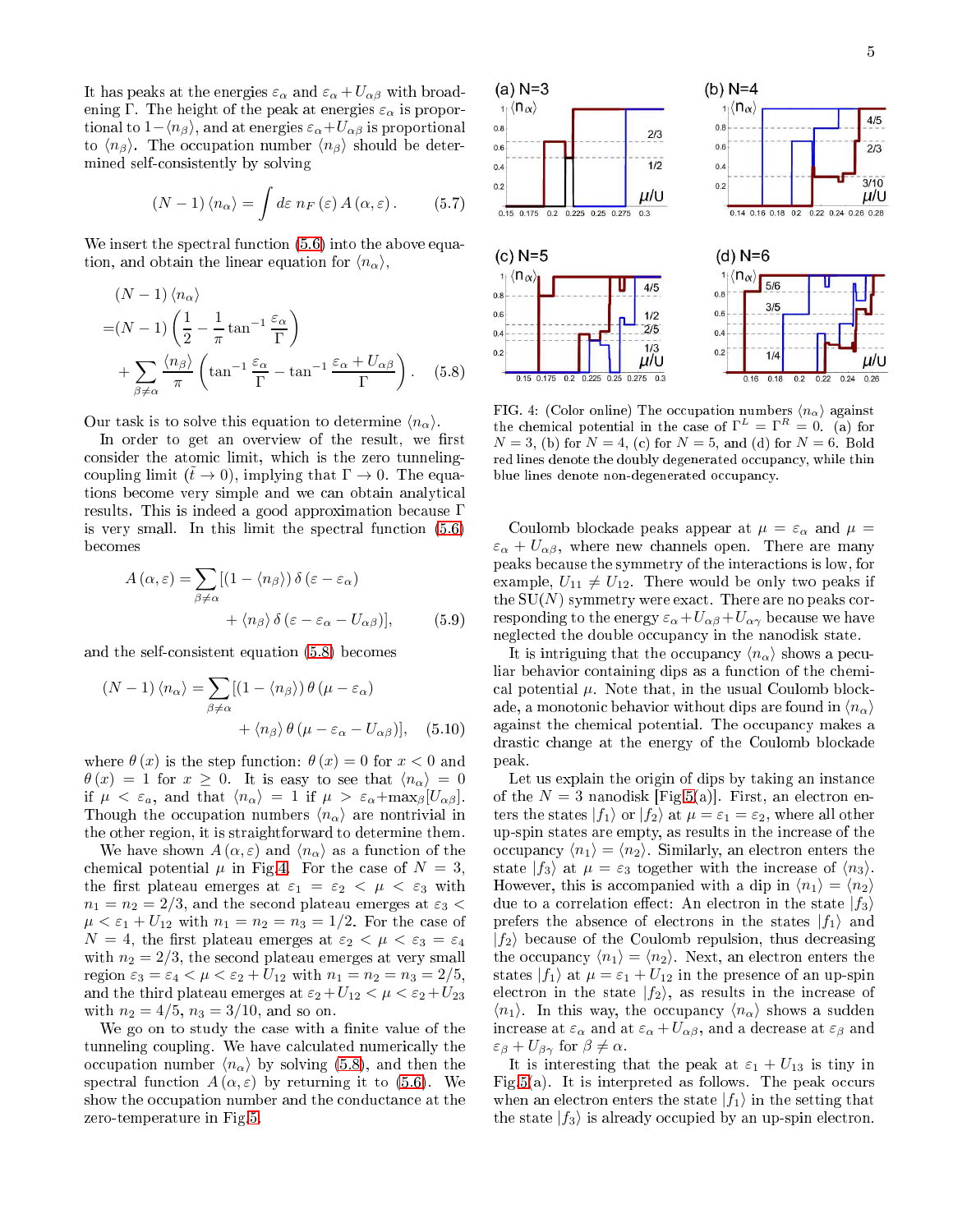

<span id="page-5-1"></span>FIG. 5: (Color online) The occupation numbers  $\langle n_{\alpha} \rangle$  (upper figure) and the dimensionless conductance  $G/(\frac{2e^2}{\hbar})$  $\frac{e^2}{\hbar} \frac{\Gamma^L \Gamma^R}{\Gamma^L + \Gamma^R}$ (lower figure) against the chemical potential, where it is taken that  $\Gamma^L = \Gamma^R = 0.001$ . (a) for  $N = 3$ , (b) for  $N = 4$ , (c) for  $N = 5$ , and (d) for  $N = 6$ . Bold red lines denote the doubly degenerated occupancy, while thin blue lines denote non-degenerated occupancy.

Though such a setting is classically impossible because  $\varepsilon_1 < \varepsilon_3$ , it can occur quantum-mechanically. Hence the pro
ess generates a tiny peak. Similar peaks are observed at  $\varepsilon_1 + U_{12}$  and  $\varepsilon_1 + U_{13}$  in an instance of the  $N = 4$ nanodisk  $[Fig.5(b)].$  $[Fig.5(b)].$  $[Fig.5(b)].$ 

In passing we note that the interaction strengths  $\varepsilon_{\alpha}$ and  $U_{\alpha\beta}$  can be determined experimentally by measuring Coulomb blo
kade peaks.

#### <span id="page-5-0"></span>VI. CONCLUSIONS

We have investigated correlation effects in the zeroenergy se
tor of graphene nanodisks onsisting of N states. We have derived explicitly the direct and exchange interactions. It is found that there is no  $SU(N)$ 

<span id="page-5-2"></span> $\sim$   $\sim$   $\sim$   $\sim$   $\sim$ 

symmetry. We have revealed a novel series of dips in the occupation number on nanodisk together with Coulomb blo
kade peaks in the ondu
tan
e as a fun
tion of the hemi
al potential. Dips are argued to emerge due to a Coulomb correlation effect. It is interesting that the interaction strengths  $\varepsilon_{\alpha}$  and  $U_{\alpha\beta}$  can be determined experimentally by measuring these peaks.

We have estimated the spin stiffness in nanodisks at the half filling, which is found to be as large as a few hundred meV. Thus there exists a strong ferromagnetic oupling in the ground state of nanodisk. The relaxation time is quite large even if the size is small, and the ground state an be regarded as a rigid ferromagnet. Hen
e only electrons with spin opposite to the direction of this ferromagnetic state can go through the nanodisk. We may regard the nanodisk-lead system as the spin filter provided the electron spin does not flip during the tunneling pro
ess between the nanodisk and leads.

I am very mu
h grateful to P. Kim and N. Nagaosa for many fruitful discussions on the subject. The work was in part supported by Grants-in-Aid for Scientific Research from Ministry of Education, Science, Sports and Culture (Nos.070500000466).

# APPENDIX A: GREEN'S FUNCTION

We analyze Green's function  $G^{\rm R}(\alpha, t-t')$ , which is defined by  $(5.4)$ . Using the Heisenberg equation of motion,  $i\hbar\partial_t d_\alpha(t) = [d_\alpha(t), H_D + H_L + H_T],$  we find

$$
(i\hbar\partial_t - \varepsilon_\alpha) G^{\rm R}(\alpha, t - t')
$$
  
= $\hbar\delta(t - t') + \sum_{\beta} U_{\alpha\beta} G^{\rm R}_{\beta}(\alpha, t) + \sum_{k} \tilde{t} F^{\rm R}(k, t - t'),$  (A1)

where

$$
G^{R}(\alpha, t - t') = -i\theta(t - t') \langle \{d_{\alpha}(t), d_{\alpha}^{\dagger}(t')\} \rangle, \quad \text{(A2a)}
$$
  
\n
$$
F^{R}(k, t - t') = -i\theta(t - t') \langle \{c_{k}(t), d_{\alpha}^{\dagger}(t')\} \rangle, \quad \text{(A2b)}
$$
  
\n
$$
G_{\beta}^{R}(\alpha, t - t') = -i\theta(t - t') \langle \{n_{\beta}(t) d_{\alpha}(t), d_{\alpha}^{\dagger}(t')\} \rangle.
$$
  
\n(A2c)

Note that we have introduced the notation  $F<sup>R</sup>$  for the orrelation between the lead and the nanodisk.

We again use the Heisenberg equation of motion to calculate  $\partial_t F^{\text{R}}(k, t-t'),$ 

<span id="page-5-3"></span>
$$
(i\hbar\partial_t - \varepsilon_k) F^{\rm R} (k, t - t') = \tilde{t}^* G^{\rm R} (\alpha, t - t'). \tag{A3}
$$

Making the Fourier transformations of [\(A1\)](#page-5-2) and [\(A3\)](#page-5-3) and ombining them, we obtain

<span id="page-5-4"></span>
$$
\left(\hbar\omega - \varepsilon_{\alpha} - \Sigma^{R}(\omega)\right)G^{R}(\alpha, \omega) = \hbar + \sum_{\beta} U_{\alpha\beta}G^R_{\beta}(\alpha, \omega),
$$
\n(A4)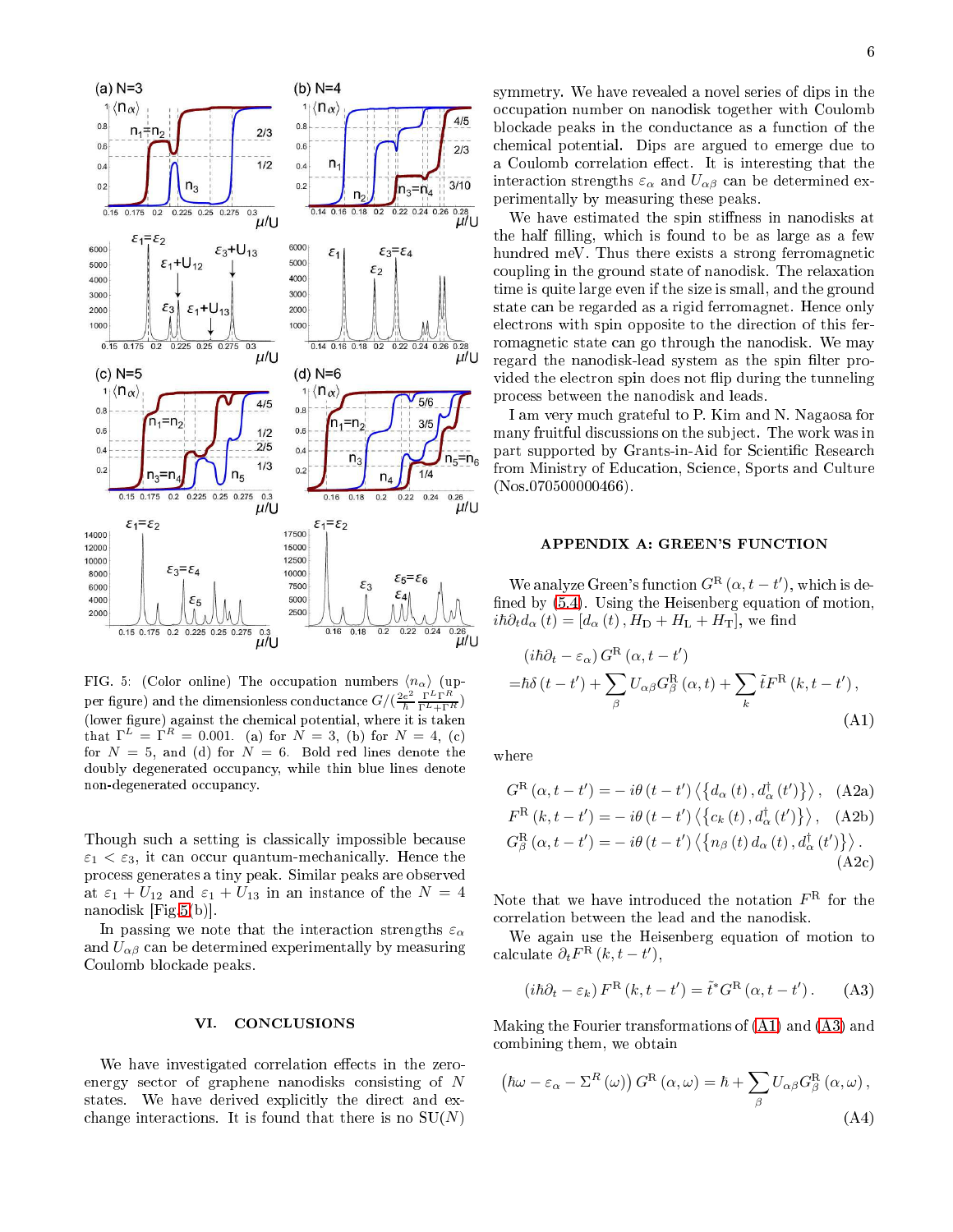where

$$
\Sigma^{\mathcal{R}}\left(\omega\right) = \sum_{k} \frac{\left|\tilde{t}\right|^{2}}{\hbar\omega - \varepsilon_{k} + i\eta} \simeq -\frac{2\Gamma}{\pi} \ln \left| \frac{D + \hbar\omega}{D - \hbar\omega} \right| - i\Gamma
$$
\n(A5)

is the self-energy, describing virtual electron tunneling between the nanodisk and the lead. The real part gives a shift of energy, which is to be used to define the new on-state energy

$$
\varepsilon'_{\alpha} = \varepsilon_{\alpha} + \text{Re}\Sigma^{\text{R}}.
$$

However, since the energy shift is the order of  $\varepsilon \Gamma/D$  and small, we may neglect it. The imaginary part, which is independent of the band width  $D$ , gives the width of the energy peak.

It is necessary to construct  $G^{\text{R}}_{\beta}(\alpha, t-t')$  to obtain Green's function  $G^{\rm R}(\alpha,t-t')$  by [\(A4\)](#page-5-4). For this purpose we again use the Heisenberg equation of motion,

$$
i\hbar\partial_{t}G_{\beta}^{\mathrm{R}}\left(\alpha,t-t^{\prime}\right)=\hbar\delta\left(t-t^{\prime}\right)\left\langle\left\{ n_{\beta}\left(t\right)d_{\alpha}\left(t\right),d_{\alpha}^{\dagger}\left(t^{\prime}\right)\right\}\right\rangle\\-\left.i\theta\left(t\right)\left\langle\left\{-\left[H,n_{\beta}\left(t\right)d_{\alpha}\left(t\right)\right],d_{\alpha}^{\dagger}\left(t^{\prime}\right)\right\}\right\rangle.\tag{A6}
$$

The ommutator in the last term on the right-hand side results in the two terms,

$$
[H, n_{\beta}d_{\alpha}] = [H_D, n_{\beta}d_{\alpha}] + [H_T, n_{\beta}d_{\alpha}], \qquad (A7)
$$

where

$$
[H_D, n_{\beta}d_{\alpha}] = -(\varepsilon_{\alpha} + U_{\alpha\beta}) n_{\beta}d_{\alpha} - \sum_{\beta \neq \gamma} U_{\beta\gamma}n_{\gamma}n_{\beta}d_{\alpha},
$$
  
\n
$$
[H_T, n_{\beta}d_{\alpha}] = -n_{\beta}\sum_{k}\tilde{t}c_k + \sum_{k}\tilde{t}\left(c_k^{\dagger}d_{\beta} - d_{\beta}^{\dagger}c_k\right)d_{\alpha}.
$$
  
\n(A8b)

Here we neglect ingher-order Green functions 22 First, we neglect the last term in  $(A8a)$ , which corresponds to neglect the double occupancy states of initial states. Next, we neglect the last term in  $(ABb)$ , which corresponds to neglect spin flips on the nanodisk during the tunneling process. In this way we achieve at

<span id="page-6-5"></span>
$$
(i\hbar\partial_t - \varepsilon_\alpha - U_{\alpha\beta}) G^R_{\beta}(\alpha, t) = \hbar\delta(t) \langle n_\beta \rangle + \sum \tilde{t} F^R_{\beta}(k, t) ,
$$
\n(A9)

where we have introducee a new function,

$$
F_{\beta}^{\mathrm{R}}\left(k,t-t^{\prime}\right)=-i\theta\left(t-t^{\prime}\right)\left\langle \left\{ n_{\beta}\left(t\right)c_{k}\left(t\right),d_{\alpha}^{\dagger}\left(t^{\prime}\right)\right\} \right\rangle .\tag{A10}
$$

Thus the equation of motion for  $G_{\beta}^{\text{R}}\left(\alpha,t\right)$  produces a new function.

It is ne
essary to analyze the equation of motion of  $F^{\text{R}}_{\beta}\left(\alpha,t\right)$ , which leads to the following commutators,

$$
[H, n_{\beta}c_k] = -\varepsilon_k c_k + [H_T, c_k], \qquad (A11a)
$$

$$
[H_T, n_{\beta}c_k] = -\tilde{t}n_{\beta}c_k + \sum_{k} \tilde{t} \left( c_k^{\dagger} d_{\beta} - d_{\beta}^{\dagger} c_k \right) c_k.
$$
 (A11b)

Again we negle
t the last term, whi
h orresponds to neglect a spin-nip process<sup>-33</sup>77. In this way we achieve at

<span id="page-6-6"></span>
$$
(i\hbar\partial_t - \varepsilon_k) F^{\rm R}_{\beta}(k, t) = \tilde{t} G^{\rm R}_{\beta}(\alpha, t), \qquad (A12)
$$

which no longer produces a new function.

Now, [\(A9\)](#page-6-5) and [\(A12\)](#page-6-6) make a losed set of the equation of motions, whi
h we an solve easily. Making their Fourier transformations, we obtain

<span id="page-6-7"></span>
$$
(\hbar\omega - \varepsilon_{\alpha} - U_{\alpha\beta} - \Sigma^{\rm R}(\omega)) G^{\rm R}_{\beta}(\alpha,\omega) = \hbar \langle n_{\beta} \rangle. \quad (A13)
$$

It follows from [\(A4\)](#page-5-4) and [\(A13\)](#page-6-7) that

$$
G^{R}(\alpha,\omega) = \hbar \sum_{\beta \neq \alpha} \left[ \frac{1 - \langle n_{\beta} \rangle}{\hbar \omega - \varepsilon_{\alpha} - \Sigma^{R}(\omega)} + \frac{\langle n_{\beta} \rangle}{\hbar \omega - \varepsilon_{\alpha} - U_{\alpha\beta} - \Sigma^{R}(\omega)} \right], \quad (A14)
$$

<span id="page-6-4"></span><span id="page-6-3"></span>with  $\varepsilon = \hbar \omega$ . Hence the spectral function is given by the sum of Lorentzians,

$$
A(\alpha, \varepsilon) = \frac{1}{\pi} \sum_{\beta \neq \alpha} \left[ \frac{\left(1 - \langle n_{\beta} \rangle\right) \Gamma}{\left(\varepsilon - \varepsilon_{\alpha}\right)^{2} + \Gamma^{2}} + \frac{\langle n_{\beta} \rangle \Gamma}{\left(\varepsilon - \varepsilon_{\alpha} - U_{\alpha \beta}\right)^{2} + \Gamma^{2}} \right],
$$
 (A15)

which is  $(5.6)$  in text.

- <span id="page-6-0"></span><sup>1</sup> K. S. Novoselov, A. K. Geim, S. V. Morozov, D. Jiang, Y. Zhang, S. V. Dubonos, I. V. Grigorieva, and A. A. Firsov, Science 306, 666 (2004).
- <span id="page-6-1"></span><sup>2</sup> K. S. Novoselov, A. K. Geim, S. V. Morozov, D. Jiang, M. I. Katsnelson, I. V. Grigorieva, S. V. Dubonos, and A. A. Firsov, Nature 438, 197 (2005).
- <span id="page-6-2"></span><sup>3</sup> Y. Zhang, Y. -W Tan, H. L. Stormer, and P. Kim, Nature

438, 201 (2005).

- M. Fujita, K. Wakabayashi, K. Nakada, and K. Kusakabe, J. Phys. So
. Jpn. 65, 1920 (1996).
- $^{\circ}$  M. Ezawa, Phys. Rev. B, 73, 045432 (2006).
- $^{\circ}$  L. Brev, and H. A. Fertig, Phys. Rev. B, 73, 235411 (2006).
- <sup>7</sup> F. Muñoz-Ro jas, D. Ja
ob, J. Fernández-Rossier, and J. J. Palacios, Phys. Rev. B, 74, 195417 (2006).